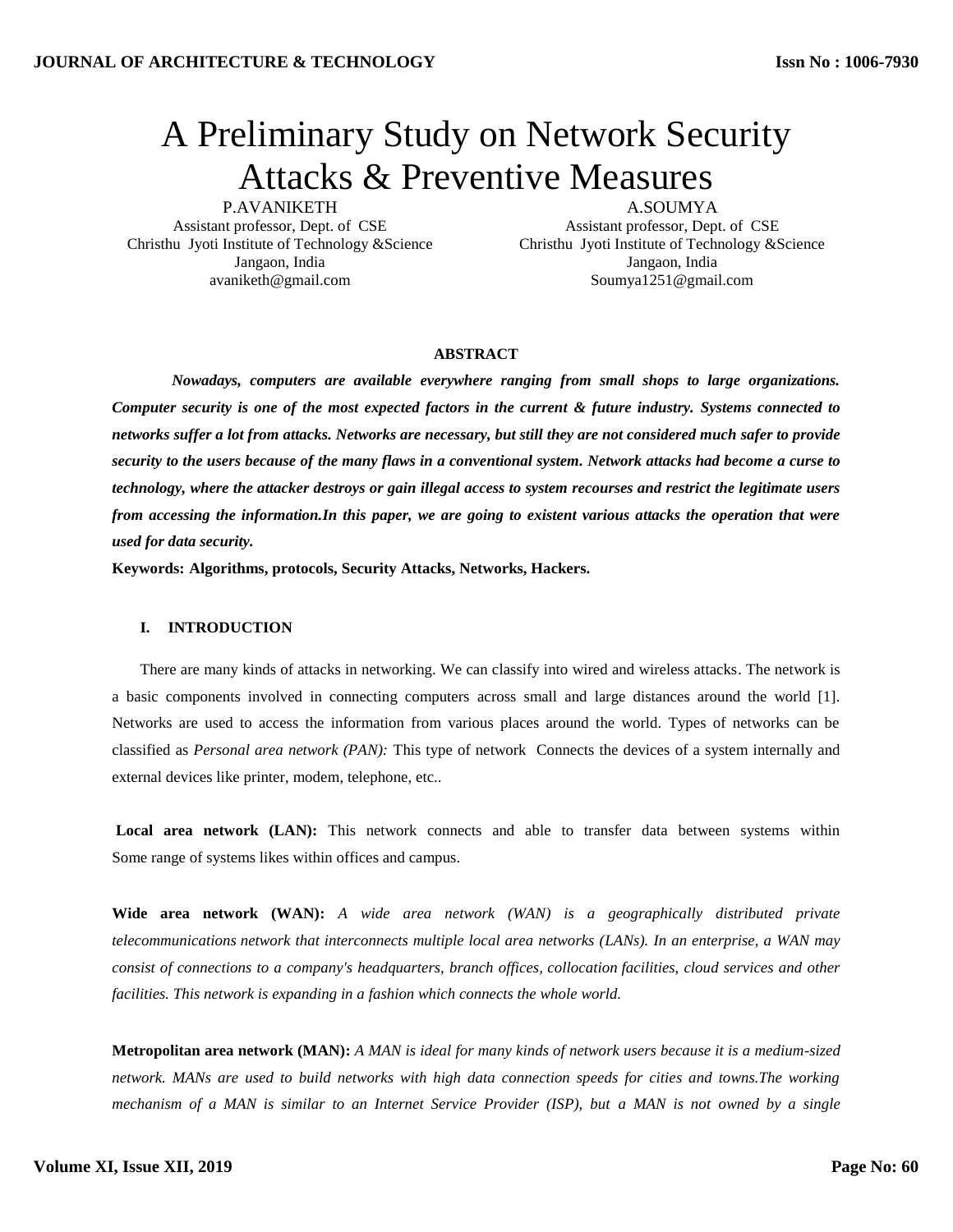# **JOURNAL OF ARCHITECTURE & TECHNOLOGY**

*organization. Like a WAN, a MAN provides shared network connections to its users. A MAN mostly works on the data link layer, which is Layer 2 of the Open Systems Interconnection (OSI) model.*

**Global area network (GAN):** *A global area network (GAN) refers to a network composed of different interconnected networks that cover an unlimited geographical area. This connects systems worldwide like WAN but the connections are wireless where mobile communications are implemented.*

*Virtual private network (VPN): A virtual private network (VPN) is a technology that creates a safe and encrypted connection over a less secure network, such as the internet. This network is useful for companies in which two companies want to communicate privately in public networks and expects safe communications.*

**Hackers:** Hacking generally refers to the unauthorized intrusion into a computer or a network. The person engaged in hacking activities is known as a hacker. This hacker may alter system or security features to accomplish a goal that differs from the original purpose of the system.Hacking can also refer to non-malicious activities, usually involving unusual or improvised alterations to equipment or processes.

Cracker: Detects vulnerability and take advantage over it.

- The following Hacker types are considered to develop the secure system.
- Black Hat Hackers: criminals and wrongdoers
- White Hat Hackers: ethical hackers who work to protect systems and people
- Gray Hat Hackers: dabble in both black hat and white hat tinkering
- Blue Hat Hackers If a Script Kiddie took revenge, he/she might become a Blue Hat.
- Vulnerability–Weak point used as an entry point Threat –Attacks Control 4 types of attacks
- Interception: Watches packets
- Interruption: Steals or disturbs the data.
- Modification: changes the data
- Fabrication: sends message apart from the original, but having the same sender name.

# **Attacks on Password:**

To understand how to protect yourself from a password attack, you should become familiar with the most commonly used types of attacks. Loose Lipped Systems: When System asks for password and username to type in the system accepts username before the password is typed in where unrevealing the user name. Exhaustive Attack: Tries all types of passwords Probable likely for the user: Thinks of user familiarities and guesses what the password the user could might have chosen. Plain text system password list: Accesses the password database directly.

# **Defending mechanisms:**

Password selection criteria: Carefully selecting password where one cannot guess so. One time Passwords: On every access change password by giving a function and the user solves. Encrypted Password File: Even when the database is accessed the passwords cannot be accessed when it is stored in an encrypted form.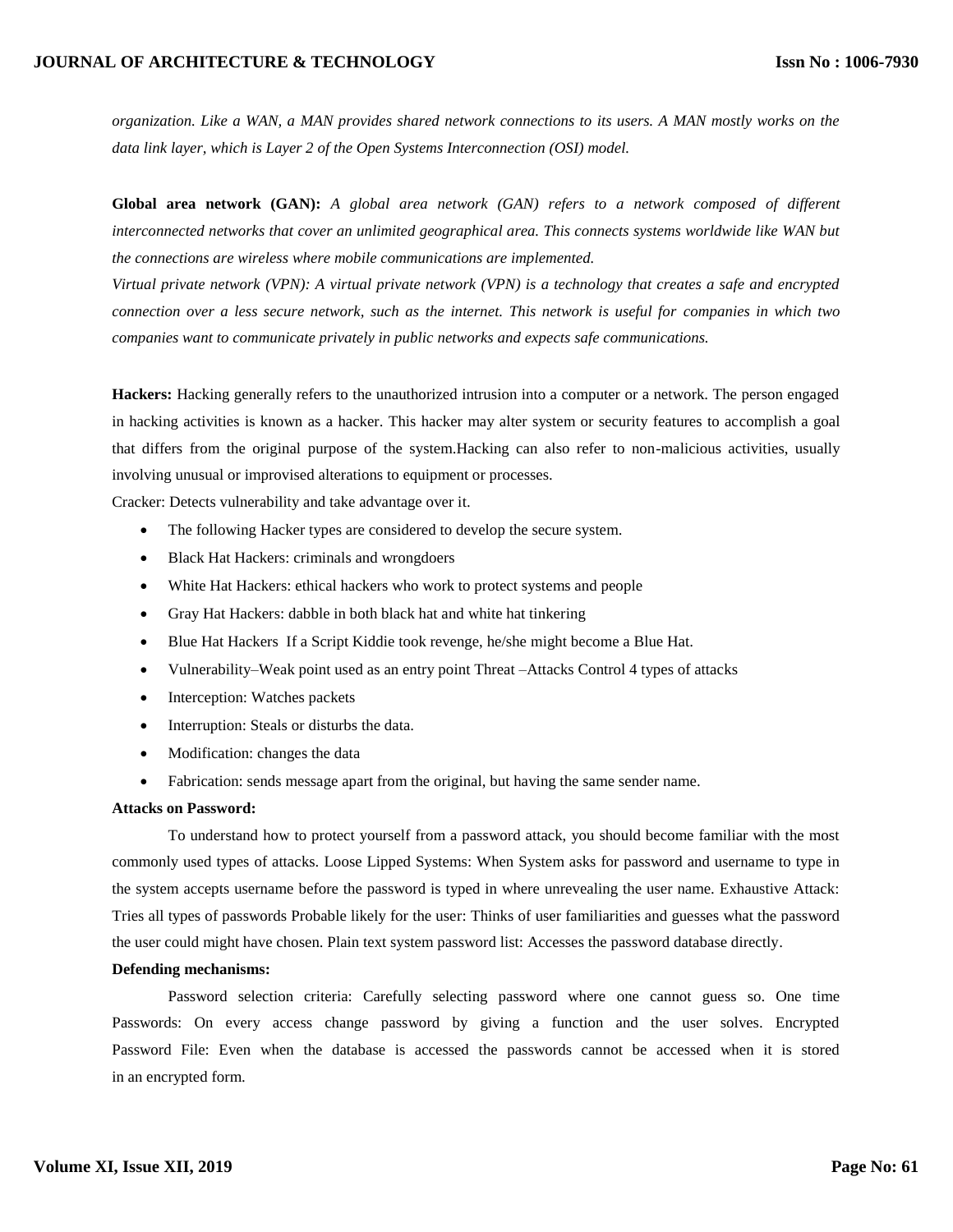## **Attacks Phishing and Pharming:**

Phishing is the fraudulent attempt to obtain [sensitive information](https://en.wikipedia.org/wiki/Information_sensitivity) such as usernames, passwords and [credit](https://en.wikipedia.org/wiki/Credit_card)  [card](https://en.wikipedia.org/wiki/Credit_card) details by disguising as a trustworthy entity in an [electronic communication.](https://en.wikipedia.org/wiki/Electronic_communication) Typically carried out by [email](https://en.wikipedia.org/wiki/Email_spoofing)  [spoofing](https://en.wikipedia.org/wiki/Email_spoofing) or [instant messaging,](https://en.wikipedia.org/wiki/Instant_messaging) it often directs users to enter personal information at a fake website, the [look and](https://en.wikipedia.org/wiki/Look_and_feel)  [feel](https://en.wikipedia.org/wiki/Look_and_feel) of which are identical to the legitimate site Unsuspecting user submits sensitive information in to a fraud system believing it is a trustworthy one.

## **Pharming**

Domain Name Server (DNS) spoofing is an attack in which altered DNS records are used to redirect online traffic to a fraudulent website that resembles its intended destination.

## **Packet sniffing**

Packet sniffing, a network attack strategy, captures network traffic at the Ethernet frame level. After capture, this data can be analyzed and sensitive information can be retrieved. A network attack starts with a tool such as Wireshark. Wireshark allows you to capture and examine data that is flowing across your network. Any data that is not encrypted is readable, and unfortunately, many types of traffic on your network are passed as unencrypted data,even passwords and other sensitive data.Obviously, this situation represents a danger to your corporate data. Many applications that house corporate data still use Telnet as the data transfer mechanism. Telnet is a clear text, unencrypted data transfer mechanism. A person with a packet sniffer can view this data as it crosses your network.

**Attacks Phishing:** The unsuspecting user submits sensitive information into a fraud system, believing it is a trustworthy one.

**Pharming:**Also called as DNS Spoofing. It changes the DNS address of the original website. Redirects to fake Website.

**Packet sniffing:**Hackers observers conversation between two conversations.

# **II. PREVENTIVE MEASURES**

## **Data Encryption Standard (DES:)**

The Data Encryption Standard (DES) is a symmetric-key block cipher published by the National Institute of Standards and Technology (NIST).DES is an implementation of a Feistel Cipher. It uses 16 round Feistel structure. The block size is 64-bit. Though, key length is 64-bit, DES has an effective key length of 56 bits, since 8 of the 64 bits of the key are not used by the encryption algorithm Since DES is based on the Feistel Cipher, all that is required to specify DES is

- Round function
- Key schedule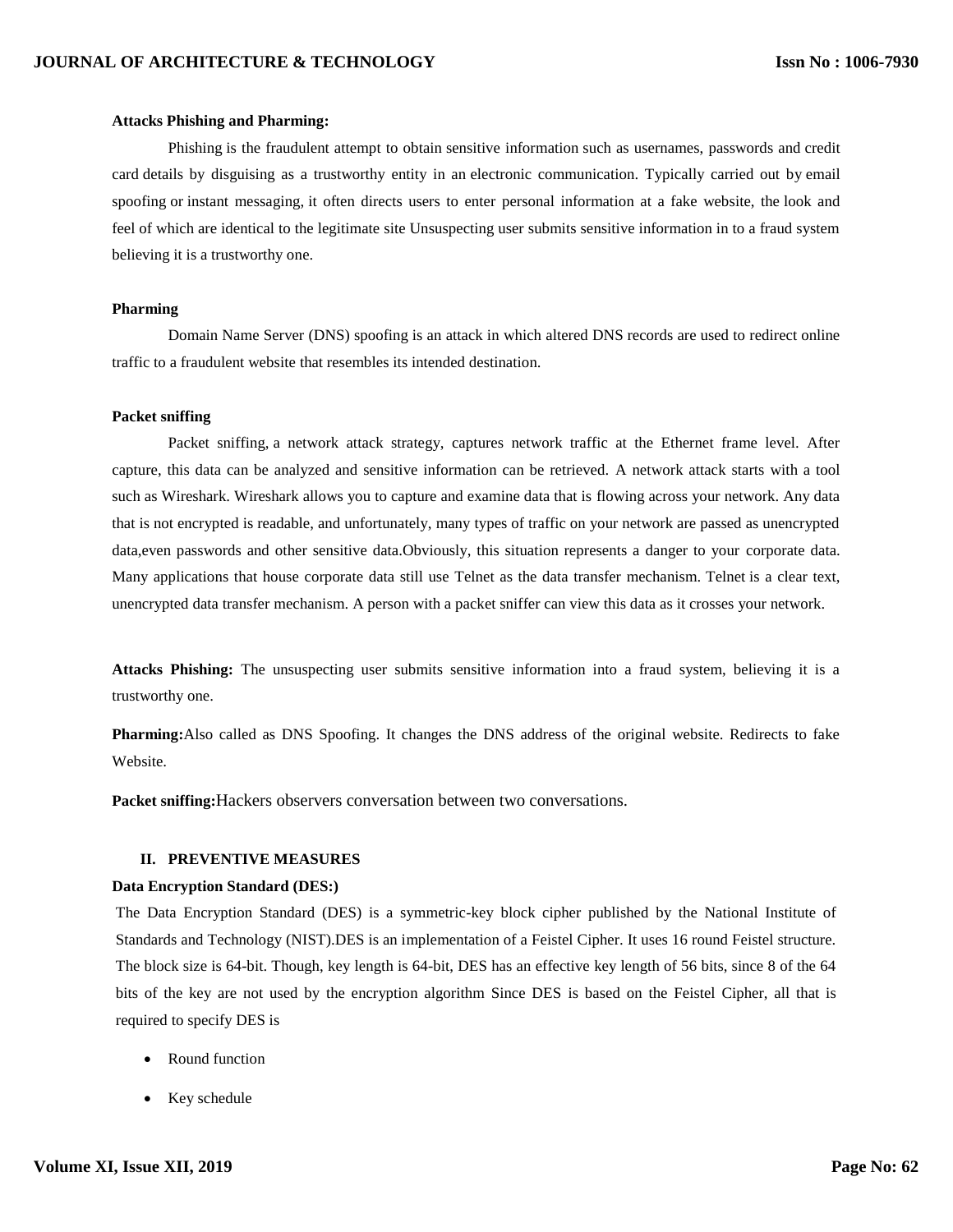Any additional processing − Initial and final permutation

#### **AES (Advanced Encryption Standard)**

AES is also known by its original name Rijndael is a specification for the [encryption](https://en.wikipedia.org/wiki/Encryption) of electronic data For AES, NIST selected three members of the Rijndael family, each with a block size of 128 bits, but three different key lengths: 128, 192 and 256 bits. AES encrypts 128 bit data block for a minimum of 10 to a maximum of 14 rounds according to the key size. AES can be implemented on small device platforms such as smart cards. AES is fast and flexible. AES has been tested for many security applications. In present day cryptography, AES is widely adopted and supported in both hardware and software. Till date, no practical cryptanalytic attacks against AES has been discovered.

# **Blowfish**

With the rapid growing of internet and network applications, data security becomes more Important than ever before. Encryption algorithms play a crucial role in information security systems. Blowfish is a symmetric block cipher that can be used as a drop-in replacement for DES or IDEA. It takes a variable-length key, from 32 bits to 448 bits, making it ideal for both domestic and exportable use. Block Cipher Speed Comparison. 18 clock cycles per byte of encryption on a Pentium. 8.3 Megabytes per second on a Pentium 150.It can be used in compact devices with memory less than 5 kb.No attack is successful againt Blowfish,although it suffers from weak key problem.

## **IDEA (International Data Encryption Algorithm)**

IDEA (International Data Encryption Algorithm) is one of the strongest secret-key block ciphers. The mentioned algorithm works on 64-bit plain text and cipher text block (at one time). For encryption, the 64-bit plain text is divided into four 16 bits sub-blocks. In our discussion, we denote these four blocks as P1 (16 bits), P2 (16 bits), P3 (16 bits) and P4 (16 bits). Each of these blocks goes through 8 ROUNDS and one OUTPUT TRANSFORMATION phase. In each of these eight rounds, some (arithmetic and logical) operations are performed. Throughout the eight ROUNDS, the same sequences of operations are repeated. In the last phase, i.e., the OUTPUT TRANSFORMATION phase, we perform only arithmetic operations. At the beginning of the encryption process, the 64 bit plain text is divided in four equal size blocks and ready for ROUND1 input. The output of ROUND1 is the input of ROUND2. Similarly, the output of ROUND2 is the input of ROUND3, and so on. Finally, the output of ROUND8 is the input for OUTPUT TRANSFORMATION, whose output is the resultant 64 bit cipher text (assumed as C1 (16bits), C2 (16 bits), C3 (16 bits) and C4 (16 bits)).

# **RC4**

RC4 generates a pseudorandom stream of bits (a keystream). As with any stream cipher, these can be used for encryption by combining it with the plaintext using bit-wise exclusive-or; decryption is performed the same way.